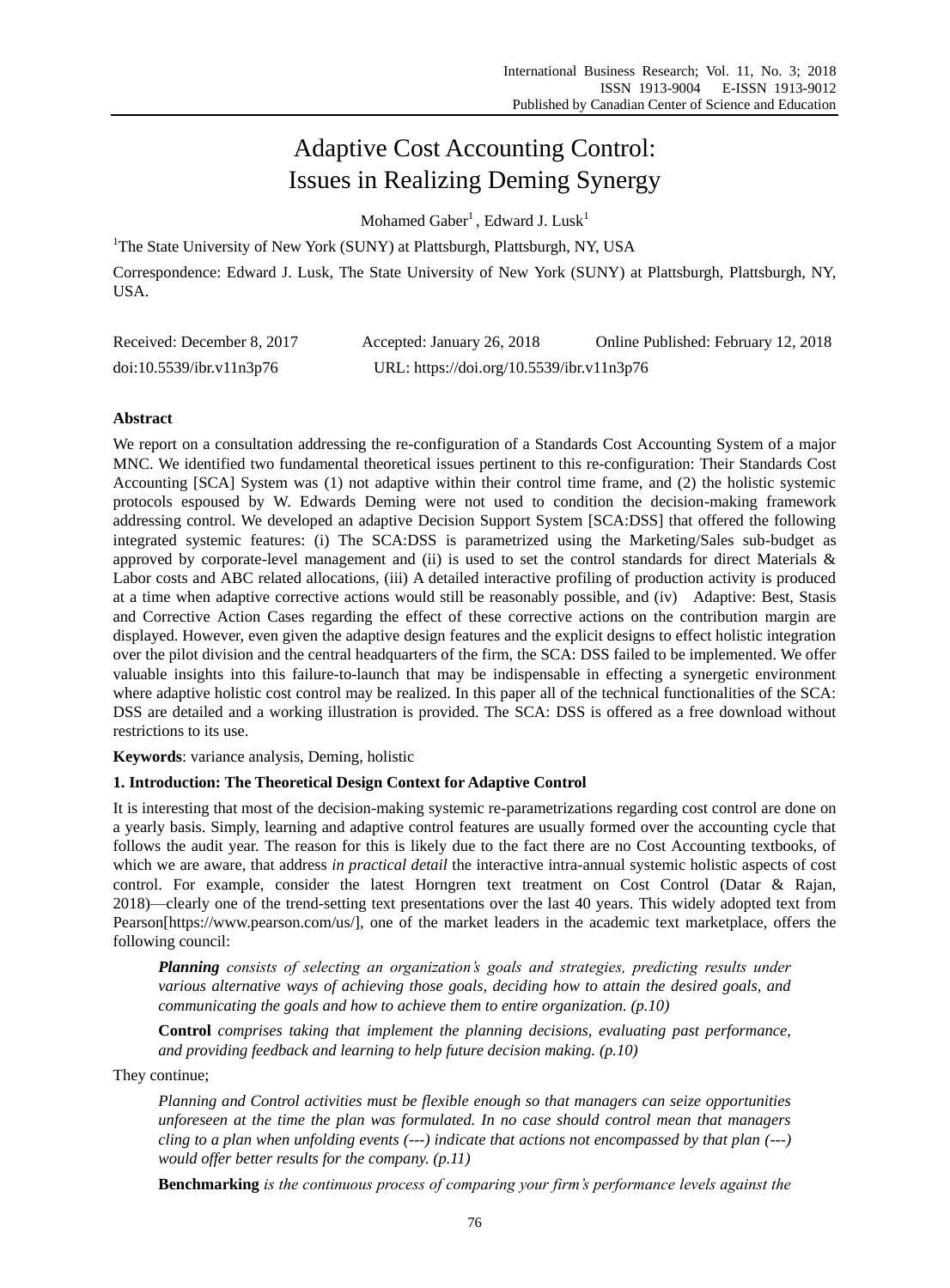*best levels of performance in competing companies or in companies having similar processes. When benchmarks are used as standards, managers and management accountants know that the company will be competitive in the marketplace if it can met or beat the standards. (pp.267-8)*

As "spot-on" as this advice is relative to encouraging decision-makers [DM] to be attentive to effecting adaptive and holistic cost control, there are no detailed practical illustrative examples of adaptive control and further the Deming (1992, 1993) protocols, as such, are not referenced or illustrated in the text.

This is the point of departure of our research presentation. We are offering an interesting and, as far as we can determine from the literature in Cost Accounting focused on process control, a unique modeling perspective that is programmed in an Excel™ open-access VBA/Modular Decision Support System called the Standards Cost Accounting DSS [SCA:DSS<sup>i</sup>]. Following we will:

- 1. Discuss the theoretical context for the consulting engagement that led to the development of the SCA:DSS for production cost monitoring for control.
- 2. Present in detail the three principal elements of the SCA: DSS: (i) Adaptive-Integrated Cost Control respecting Net Planned Controllable Cost Contribution Margin, (ii) Determination of the reduction of the Controllable Process Costs needed to achieve the *a-priori* Contribution Margin Goals, and (iii) A Best Case, A Status-Quo or Stasis Case, and an Iterative Case profile that underlie the What-If decision platform.
- 3. Offer a comprehensive example that was used in the presentation to the client of the functioning of the SCA: DSS.
- 4. Present *debrief* reflections on the consulting engagement and offer extensions of the SCA: DSS that will enhance its practical utility.

## **2. The Development of a System for Cost Evaluation for Purposes of Control: The Theoretical Imperatives**

#### *2.1 Literature Context for Adaptive & Holistic Control*

Indeed it is interesting from a practical perspective that such obvious paradigms as: Adaptive Real-Time Cost Control and Holistic integration of the decision-making logistics, which have their roots in Ackoff's (1967) early work introduced in Management Misinformation Systems and later re-formed and exquisitely detailed by Deming(1992, 1993) are not presented in practical detail and extensively illustrated in excellent texts such as the Horngren work or the like. To elaborate; these two paradigms are usually not in focal view of those informing managers responsible for the design and execution of cost control platforms. Let us consider these two essential theoretic guidelines as they will form the nexus of our work.

#### 2.1.1 Adaptive Control

There are three recent works that provide excellent contextual evidence of the necessity of maintaining an adaptive functionality for dynamic control systems. [Linnenluecke, B](https://proxy.library.upenn.edu:2072/abiglobal/indexinglinkhandler/sng/au/Linnenluecke,+Martina+K/$N?accountid=14707)irt & [Griffiths](https://proxy.library.upenn.edu:2072/abiglobal/indexinglinkhandler/sng/au/Griffiths,+Andrew/$N?accountid=14707) (2015) demonstrate in a research context that being adaptive is the design imperative in addressing: (i) risk calibration by assessing vulnerability and the capacity for corrective reaction, and (ii) integrated overall organizational valuation by balancing cost and related benefits. In a related context which highlights the importance of systemic coordination needed to capture the possibility of synergy in a complex logistical context, Zugno & Conejo (2015) note that their system's model that was organized to address various control aspects dealing with component and overall uncertainly could only achieve its unified goals though adaptive controls that were dynamic in the real time execution of the modeling protocols. Finally, as a cogent summary underscoring the necessity of adaptive systemic controls in a dynamic context Brimson, J. (2011, p.33) notes:

*In an adaptive management system, the nexus of decision making is shifted from fixed-period planning and management to a management of revenue, structural, and discretionary cost based on the current events at the analysis date*.

#### 2.1.2 The Deming Holistic Imperative

Following we offer a capsule of the holistic imperatives that is due to both Ackoff (1967) and Deming (1992, 1993). This will be relevant in understanding the systemic issues raised in executing adaptive controls. Denzau, Minassians & Roy. (2016) offer here paraphrased:

*W. Edwards Deming asserted that if actors operating in discrete agencies are to communicate and cooperate across organizational boundaries to get things done, they must shift their focus from an individual departmental or organizational level to a systems level—known as systems thinking.*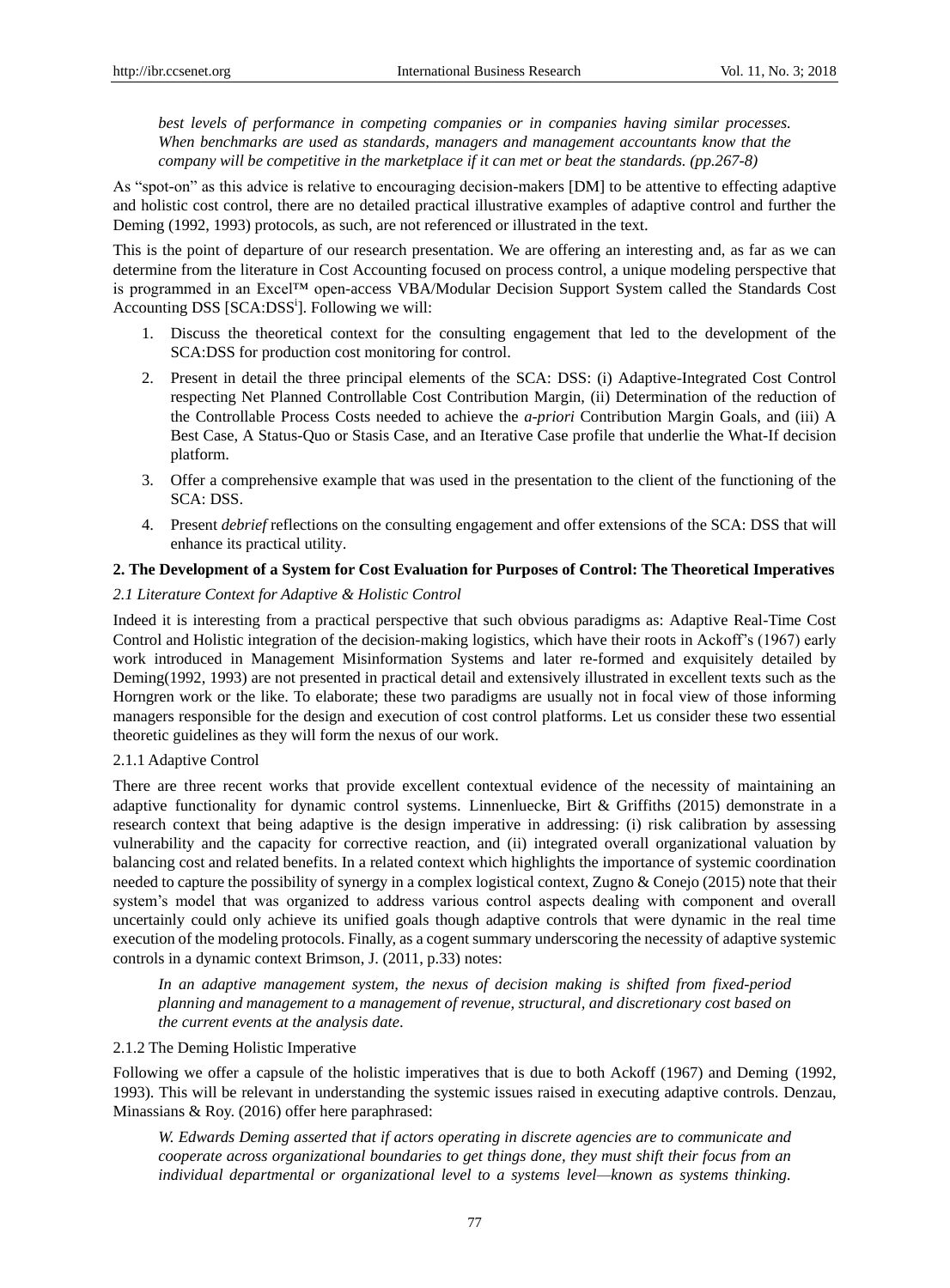*According to Deming, a system is: A series of functions of activities, sub-processes or stages that exist both within and external to a given organization that must all work together to accomplish a common aim. (Deming (2005), p.90). Successful management of an organization, therefore, requires that agency leaders possess a working "knowledge of the interrelationships between all of the components and sub-processes within the system and everybody that works in it".*

We will be reporting on a consultation as this will provide many insights of value regarding the difficulties of effecting adaptive control in the systemic context. The nature of our report follows the work of Venzor & Ivanov (2017) who also report on the practical context of their interactions in a corporate context [A successful Fast-food franchise with nine franchise agents]. Pertaining to the importance of acceptance of the need to find a ―satisficing‖ action plan in the dynamic of the organizational milieu regarding adaptive control, they note (p. 108):

*According to Deming, managing by results is "when you take immediate action on any fault, defect, complaint, delay, accident, or breakdown" (Deming, 1992, 1993). When using management by results, you find an immediate pseudo-solution opposed to identifying the root of the problem.*

We will see this advice play out in the context of our report where in the adaptive context there may be multiple options and the DM must select one that is in the proximal temporal content rather than engage an examination of the best action plan considering all the aspects of the problem. Simply, there is rarely time to effect such a strategy search. However, this should not be confused with Deming's advice to consider the temporal context. Deming notes that short-term solutions have long-term effects. This advice in adaptive systems requires that DM consider the counteracting and countervailing aspects of the corrective actions. Specifically, in a dynamic adaptive context, effectively, DM try to identify those actions that could conform to the adaptive nature of the problem and within this set of possible actions which one provides acceptable flexibility for future actions.

In this regard, following the holistic imperatives of Deming the usual characteristics of production process accounting control that we found to be relevant in this context for the adaptive nature of the holistic system are: (i) systems-wide decision-making integration over the various activity centers and agents that impact and are impacted by the firm's production process, (ii) reliable and relevant benchmarks for variance identification for selected cost components, (iii) timely, accurate and consistent measures of production activity, (iv) timely feedback to those responsible and empowered to take corrective actions, (vi) protocol guidance for taking corrective actions that are coordinated with the reward protocol(s) for the agents in the system, and finally (vii) the post-corrective action-reevaluation of the control actions are part of the learning feedback loop. This monitoring for evaluation and control cycle then is re-engaged in the next planning cycle. This is the theoretical underpinning of control theory as applied to the accounting process control and has been used to guide the development of the SCA:DSS. However, the commitment to process control is also critical in the context of the certified audit. In this regard, the external auditors are indeed interested in the client's efficient and effective utilization of resources as this is, in some cases, a Going Concern issue that falls under the purview of the Public Company Accounting Oversight Board and so also of the Security & Exchange Commission. Finally, as suggested by Babicky (1996), Certified Public Accountants in their advisory role to the management of firms that are using process production configurations are also keenly interested in the use of DSS to facilitate the corrective actions that are often needed to maintain control over the production process. This is indeed a large domain of possible interest and will form our investigative context.

#### **3. The Study Context and the Principal Functionalities of the SCA: DSS**

Recall our study reports on a consulting engagement conducted for a division of a Multinational Corporation [MNC] that produced precision-measuring devices many of which were products sold to firms to enable them to control their production processes. The deliverable for this academic consultation—meaning that there was no fee charged to the division and some of the work was done by students as supervised by a faculty member—was a Standard Cost Accounting Decision Support System [SCA:DSS] programmed in Excel. The faculty member collected all the data & information used in this study, had oversight of the development of the SCA:DSS, and had access to the divisional Accounting Information System [AIS] data and support from the divisional Chief Financial Officer.

#### *3.1 Product Profile*

The division produced essentially one major physical product which was a programming shell [PS]—a production control router configuration of sorts. The PS was sold essentially with the intention that most of the control software would be purchased from the MNC and uploaded/installed to the programming shell. The customers could/would then make the programming modifications that suited their needs. This necessitated that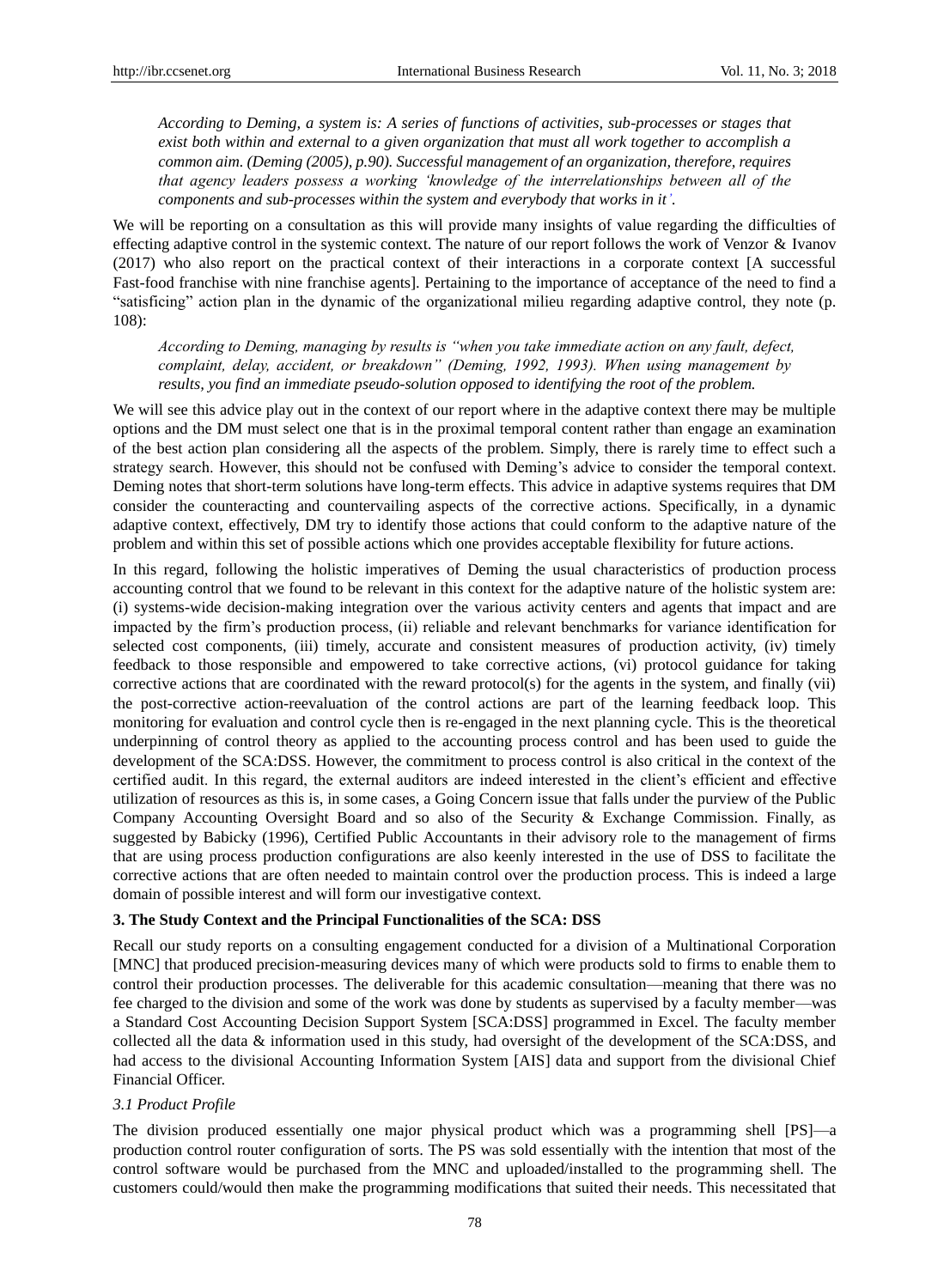the PS *had and maintained* compatibility links with the current versions of: Excel™, SAP™, SAS™, C™ &  $C^{\dagger TM}$  and Java<sup>TM</sup>.

#### *3.2 Market & Cost Integration*

As emphasized by Parnaby &Towill (2009) the divisional cost planning process should be aligned with the market return of the product base. This is critical in the Deming content as it links the various component aspects of the organization into the decision-making milieu. In this way, there is a natural check on contribution margin control and so possibly with the coordination of the overall profitability of the various decision agents in the system. This was to some extent the case for this MNC. Specifically, the Sales Division proposes: *The gross market price of the products for the first two quarters of the year*. There are a variety of modifications to this market price required at the divisional level that are due to Quantity, or Term Discounts, and expected cash collection difficulties that vary for different classes of clientele and products. The divisional CFO thus creates a factored Market Price that is intended to reflect the cash inflow from contacted account sales for the PS. Next in the planning process the Controllable Costs of the PS were identified that pertain to the following two Direct Cost classes; Materials & Labor. Even though the MNC used a Hybrid-Activity Based Manufacturing Overhead [MOH] Allocation model, MOH was not considered a cost that could or would be modified over the year; whereas the Direct Materials & Labor components were considered as costs that could be modified through managerial actions. For this reason the next inputs to the cost control model were the Standards for the Materials & Labor pertaining to the PS. These were not Engineering Standards nor were they what the client called ―Hard-Ball‖ standards—defined as standards that tacitly are based on the assumption that by fortuitous idiosyncratic predisposition every dynamic variation in the production process  $\&$  in the economic climate would work to the advantage of the company over time. Rather, their conception of the Standards were practical Standards or realistic expectations. However, the client insisted on using the term *Standard Material Component* and *Standard Labor Component*. Additionally, for both the constituent Materials and Labor components of the PS the costs were profiled in Material Bundles and Labor Bundles. This bundling, according to the CFO, who was by training an engineer, allowed various adjustments to both the Materials and Labor bundles as there were different cost elements in each for the bundles. For example, for one of the PS respecting the Standard Material Component [SMC] there were 73 different component parts that were organized into four bundles used in more or less sequential order over the production process. In this case, the SMC was 4.0. Further, each of these four bundles had a different cost standard depending on the number of component parts in the particular bundle. The Standard Price/Cost [SP] assigned to each of the Bundles was one fourth of the total standard cost. In this case, the SP was €58.50 as the total standard cost for the 73 component parts represented by the four bundles was given as  $\epsilon$ 234 [ $\epsilon$ 58.50×4]. We will elaborate on this bundling concept in the illustration of the SCA:DSS. Finally, as for the third cost component the indirect expenses MOH these are subject to allocation. For this MNC there were two allocation pools pertaining to MOH: The General Pool consisting of: Insurance and general upkeep on the Property, Plant & Equipment, Heating, Lighting, Janitorial services and the like. Also there was an Activity Based Cost Model [ABC] used to allocate cost to those activities that were unique to the Division and/or Product and that could be tracked to particular Product Sets. Effectively, for the PS there were significant IT-programming costs to fine tune & maintain the software-links of the PS before as well as after the sale. Given the nature of the PS any allocations of the General MOH were viewed as interfering with the managerial decision-making prerogatives and so were contentious-points in the evaluation of the relative contribution of the various products and the division. The trade-off arrived between the PS-Division and The Headquarters of the MNC was: NO General-MOH Pool allocations were used in the evaluation of Product-sets at the divisional level. However, HQ did require that the Activity Based Costs be a part of the evolution of divisional or product performance. Therefore in addition to the Direct Materials and Labor tracking, the ABC:MOH also figured in the division product performance.

#### *3.3 Profiled Projections*

The second concept of the SCA: DSS is the formal profiling of the Profit & Direct Cost components as projections to the end of the year under three profiling scenarios: The Standards Case where all of the planned standards were exactly realized, This was also called the Best Case Profile. The Status-Quo or Stasis Case where the Mid-Term profile is the likely results at YE. Effectively, this Stasis was considered the "Worst-Case" in the sense that there were no actions taken that were effective in putting the production process back on the Standards Trajectory. The third Case was the Effective Action Case that was a What-If platform. Here the division projected the results based upon the 20% of the time that effective action were in fact able to align the production process with the standard plan.

There was a graphic that was produced by the SCA: DSS that projected the results iterated from 20% of the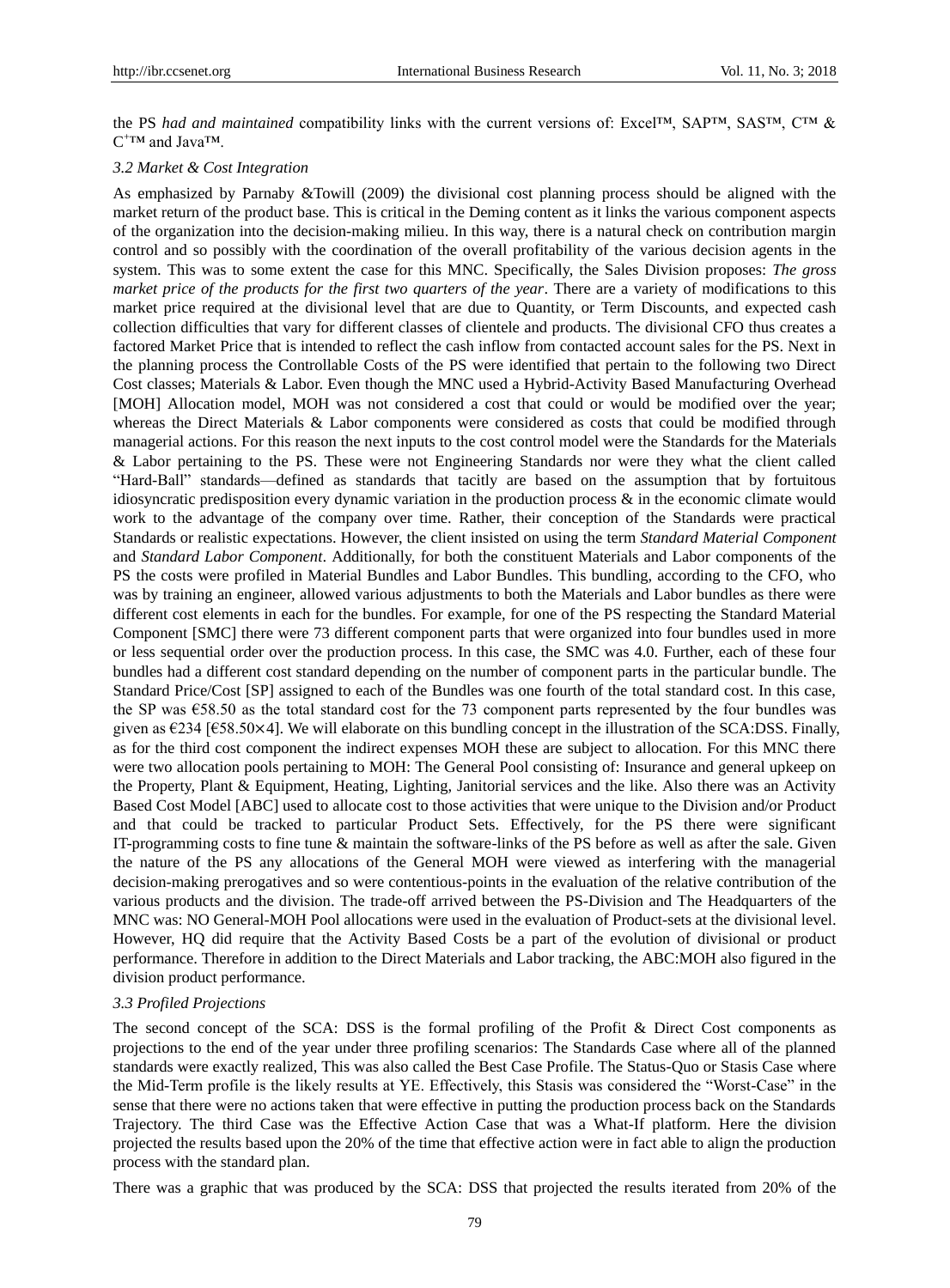actions that were effective to 100% by increments of 10%. We will examine this Graph in the example to be detailed in a later section. This is a major innovation effected by the CFO. The graphical representation of the sensitivity of the cost re-calibration and its effect on the contribution margin to the variation in the components is the realization of the underling rationale of DSS which are useful only if they provide timely and relevant information that will enable effective actions. As the focus of the SCA:DSS is the projected net margin over direct costs the SCA:DSS can profile the tracking of the Profit & Cost Standard at any time. The CFO decided that profiling the status at the end of the second quarter, termed a Mid-Term Profile, would provide both a reliable production variance analysis [Standard v. Actual] and also provide a reasonable window for effecting corrective actions if needed. Additionally, we emphasized that the after the corrective actions are taken so that their sensitivity-impacts were estimable with some confidence that the effect of the actions be re-estimated using the DSS. To give an example of these three profiling cases consider Table 1 where we have used actual values from the client; we will use these values in the detailed illustration presented subsequently.

Table 1. Client Values used in the Presentation of the Functionalities of the SCA:DSS

| Tucle II Chent Tulue, week in the Flegentation of the Fanetionalities of the BCI HPBB |                              |                        |                            |  |
|---------------------------------------------------------------------------------------|------------------------------|------------------------|----------------------------|--|
| <b>Projection Section</b>                                                             | <b>Best Case [Standards]</b> | <b>Status-Ouo Case</b> | <b>Action Result [20%]</b> |  |
|                                                                                       |                              |                        |                            |  |
| <b>Effective Market Price</b>                                                         | €650.00                      | €650.00                | €650.00                    |  |
| <b>Product Direct Cost</b>                                                            |                              |                        |                            |  |
| <i>Materials</i>                                                                      | $\epsilon$ 234.00            | 250.49                 | E242.18                    |  |
| Labor                                                                                 | £76.56                       | 105.23                 | E90.78                     |  |
| <b>Total Direct Factors</b>                                                           | €310.56                      | 355.72                 | €332.96                    |  |
| <i><b>ABC:MOH</b></i>                                                                 | E81.80                       | E81.80                 | E81.80                     |  |
| <b>Planned Standard Cost</b>                                                          | €392.36                      | €437.52                | €414.76                    |  |
| <b>Planned Unit Profit</b>                                                            | £257.64                      | E212.48                | £235.24                    |  |
| <b>Plan Percent Return</b>                                                            | 39.6%                        | 32.7%                  | $36.2\%$                   |  |

In this case, the Standard or Planned case was that there would be a realistic market price for this product—meaning the expected cash flow from overall account sales was  $€650.00$ . The three components of the Direct and Allocated Costs totaled  $\epsilon$ 392.36 thus giving a contribution of  $\epsilon$ 257.64 or a percentage of 39.6% at standard. It is important to recall that this does NOT account for General Overhead, Sales related costs such as product packaging and shipping, or random assurance product testing. At the Mid-term profile the actual costs were €437.52 per unit *and if* this were to be the case at the YE then the Actual percent return would be 32.7% or a short fall of 6.9% [39.6% less 32.7%]. The last column: Action Results displays the results *assuming that* corrective actions were 20% effective for both Materials and Labor. In this case, the "gain" over the Stasis or the Worst case would have been at YE 3.5% [36.2% less 32.7%]. For this last column the SCA: DSS displays the Return Percent for iterations from 20% to 100%; the values currently in the column are for 20% success. We shall offer this graphic in the illustration following.

## **4. Detailed Illustration of the SCA: DSS Functionalities**

In this section we will give the codex in the logical order of execution. The intention is to give clear details that will enhance understanding of the SCA: DSS. In this regard, we suggest to follow along with the development of the various stages of the SCA: DSS. Additionally, this will aid in modifying the Excel Code. Recall the SCA: DSS is available free as a download without restriction. Finally, almost all of the functionalities are presented in the Excel Formula Worksheet context and so VBA-modules are not needed, the exception being the generation of the Graphic to be presented subsequently.

## *4.1 Platform I Computation of the Component Variances: Aggregate & Disaggregation*

In simple notation: On a Product Unit Basis: Standard Materials [SM]; Actual Materials [AM]; Standard Labor Effort [SL]; Actual Labor Effort [AL]; Standard Price: Materials [SpM]; Actual Price: Materials [ApM]; Standard Wage: Labor Effort [SpL]; Actual Wage: Labor Effort [ApL]

The four Bundle sets for the SM & AM are {B1, B2, B2, B4}. The component parts and the Aggregate Cost assigned to each Bundle was: $\{Bi[Number, \epsilon]\}$ :  $\{B1[6, \epsilon40]$ ;  $B2[33, \epsilon60]$ ;  $B3[20, \epsilon20]$ ;  $B4[14, \epsilon114]$ } In this case, the average price/cost assigned to each bundle was: Total Aggregate Cost, bolded above, over the Bundles divided by the number of Bundles:  $\epsilon$ 234/4 =  $\epsilon$ 58.50 which is the SpM. As there are four bundles the SM = 4.0. In a similar fashion the Wage rate was the Standard. The Unit for the wage was €17.50 hours at a work week of 35 Hours which in the country of the MNC was the standard work week by the union contract. Additionally, this wage included university students, mostly at Masters level programs, that were engaged in short term apprenticeship/internship programs. This gives for the SpL:  $\epsilon$ 612.50 [35×  $\epsilon$ 17.50. Labor effort for each unit was fixed at 0.125 of the work week or SL was 0.125. All of this information is entered into the SCA: DSS using VBA Input-Links. Even though there are a number of component elements there are only *four inputs* required for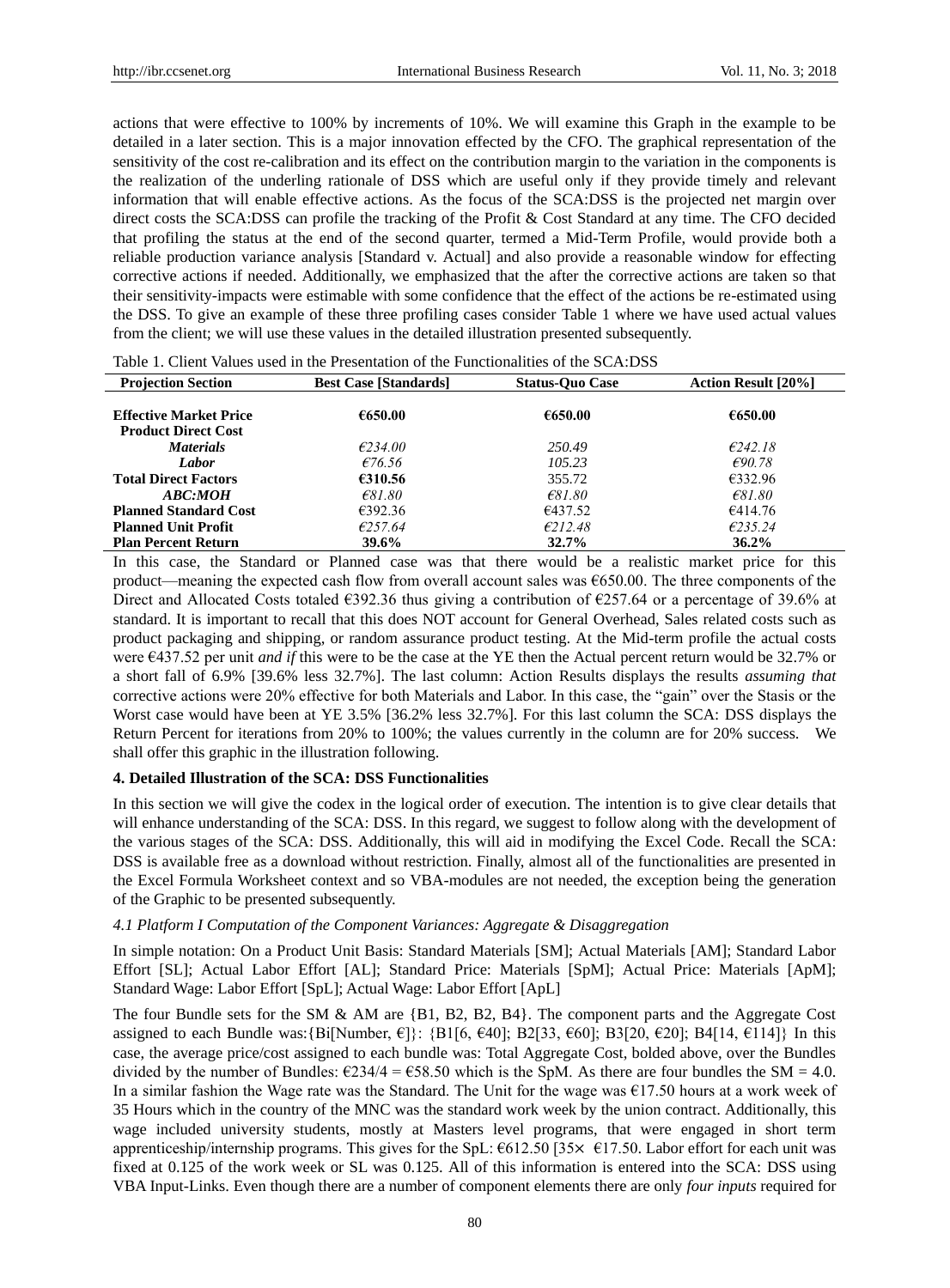each component. For Example regarding Material & Labor:  $SM=4$ ,  $SpM=658.50$ ,  $SL=0.125$  &  $SpL=6612.50$ . As for the actual values these values are drawn from the AIS of the MNC. All of the material and labor activity are Radio Frequency tracked from Inventory regarding Materials and from the Work activity for the Labor Effort. For example, for the actual materials: AM there were more than 73 parts used. In the case presented, there were, on average, 76 parts required so the AM was 4.16438 [4x76/73]. Using these four DM inputs the SCA:DSS produces the following variance analyses:

4.1.1 Platform I Material Profiles & Analysis of Variance

*Materials Variance Aggregate and the Detail Disaggregation Displayed by the SCA:DSS:* 

 $[$ [SM×SpM] – [AM×ApM]] = [ $[4 \times 58.50]$  –  $[4.16438 \times 60.15]$ ] = [234.00 – 250.49] = -16.49

Detail Disaggregation

 $[SM–AM]\times SpM = [4.0–4.16438]\times58.50 = -9.62$ 

$$
[SpM - ApM] \times AM = [58.50 - 60.15] \times 4.16438 = -6.87
$$

Re-Aggregation: [(−9.62)+(−6.87)]= −16.49

*Summary Percentage Profile*

Materials Proportional Variance & Price Proportional Variance

58% [−9.62/−16.49] & 42% [[−6.87/−16.49]

4.1.2 Platform I Labor Profiles & Analysis of Variance

*Labor Variance Aggregate and the Detail Disaggregation Displayed by the SCA:DSS:* 

 $[[SL \times SpL] - [AL \times ApL]] = [[0.125 \times 612.50] - [0.162 \times 649.57]] = [76.56 - 105.23] = -28.67$ 

Detail Disaggregation

 $[SI-AI] \times SpL = [0.125-0.162] \times 612.50 = -22.66$ 

[SpL−ApL]×AL=[612.50−649.57]×0.162 = −6.01

Re-Aggregation:  $[(-22.66) + (-6.01)] = -28.67$ 

*Summary Percentage Profile*

Labor Proportional Variance & Price Proportional Variance

79% [−22.66/−28.67] & 21% [[−6.01/−28.67]

This Standard v. Actual Analysis of Variance is *Initial Platform* presented by the SCA:DSS.

*4.2 Platform II the Production Activity* 

This profile is the aggregate values of the production activities—i.e., the Equivalent Units of Total Production [EUP]. For this platform the DM is asked for the: Beginning Inventory [BI] & The Percentage of Completion [PcBI], the Number of goods transferred to Finished Goods during the year [T] and the Ending Inventory [EI] & The Percentage of Completion [PcEI]. This platform used the actual values that were measured/uploaded at the Mid-Term [31May].

*Platform II* The EUP are computed as:

 $EUP = BIX(1-PcBI) + (T-(BIX(1-PcBI))) + EIXPcEI)$ 

 $1,264\times(1-22\%) + (34,293-(1,264\times(1-22\%))) + 923\times47\%)$ 

 $985.92 + 33,307.08 + 433.81 = \text{ROUNDUP}(34,726.81,0) = 34,727.$ 

#### *4.3 Platform III the Profiler*

This is where the computations of interest to the DM regarding effecting corrective actions are produced and thus was her focus of the SCA: DSS. In this case, the DM enters the total units planned for the year [TuP]: TuP was 56,010. Recall that we are at the Mid-Term and the SCA:DSS will generate the info-set that will be used to profile the three cases as presented in Table 1. The first set of computation in this regard produces the following:

4.3.1 Details Useful in Forming the Decision Regarding Corrective Actions: Materials [Monetary Value]

Required Bundles at Standard:  $TuP\times SM = 56,010\times4 = 224,040$ .

Total Projected Cost at Standard: 224,040×58.50=€13,106,340.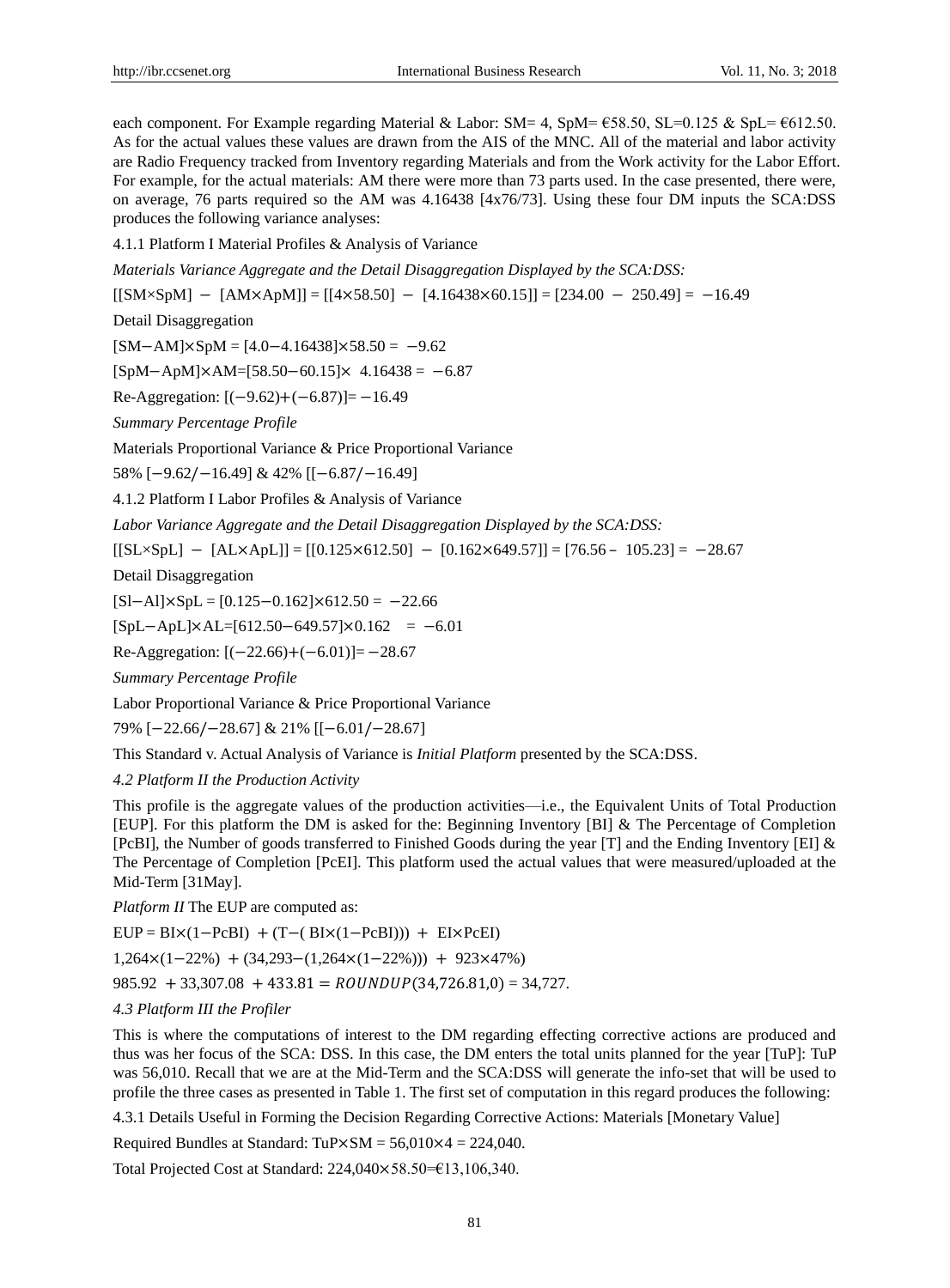Actual Cost to 31May: 4.16438×60.15×34,727=€8,698,677.92.

Production Cost Remaining to achieve the plan: €4,407,662.08 [€13,106,340−€8,698,677.92]

Recalibration of the cost per bundle to achieve the initial plan given the mid-term results:

 $€51.775 = [4,407,662.08/[(56,010-34,727) \times 4.0]]$ 

In this case the SCA:DSS summarizes the Materials profile as:

*The Reduction in the cost from 58.50 to 51.775 or a reduction of 6.725 or a reduction of 11.5% will be needed to arrive at the planned profit relationships at YE.* [Rm=6.725]

This part of the SCA:DSS answers the question: *Given that we are at 31May in the production process and we have identified that we are not on track to achieve the plan, how much would the costs of the Bundles have to be reduced to achieve the plan assuming that we maintain the SM at 4.0.?*

Point of clarification. The CFO did not want to vary both the material & the cost components. She decided to fix the materials component at standards and recomputed the price component as this seemed the simplest and most effective was to put production process "back on track". To us this also seemed the best way to reestablish control; thus this is the option built into the SCA:DSS. For example, given that the current costs are €8,698,630.33 if we add to this the production require to achieve the plan which is: 21,283 [56,010−34,727] projected at the standard of 4.0 bundles, then the price is recalibrated at 51.775 will put the system back on target to arrive at the projected cost at standard as noted above of:  $224,040 \times 58.50 = 613,106,340$ . Specifically,

 $E13,106,340.00 = [68,698,677.92 + [21,283 \times 4.0 \times 651.775]]$ 

4.3.2 Details Useful in Forming the Decision regarding Corrective Actions: Labor [Monetary Value]

For the Labor Component in a similar fashion we have the following:

Required Bundles at Standard:  $TuP \times SL = 56,010 \times 0.125 = 7,001$ 

Total Projected Cost at Standard: 7,001×612.50=€4,288,265.63

Actual Cost to 31May: 649.57×0.162×34,727=€3,654,334.02

Production Cost Remaining to Achieve the Plan: €633,931.61 [€4,288,265.63−€3,654,334.02]

Recalibration of the Cost per Bundle to achieve the Initial Plan Given the Mid-Term Results:

238.28656= [633,931.61/[(56,010−34,727) ×0.125]]

In this case the SCA:DSS summarizes the Labor profile as:

*The Reduction in the cost from 612.50 to 238. 29 or a reduction of 374.21 or a reduction of 61.1% will be needed to arrive at the planned profit relationships at YE.* [Rl=374.21]

Now that the two major recalibration are known, then the three DM-profiles can be examined.

*4.4 Platform IV Profile Information Set and What-If Testing* 

Referencing Table 1 let us detail the computations therein. The Best Case column is the Plan; this of course is the benchmark for the DM. The projected costs for Materials of  $\epsilon$ 234.00 and Labor of  $\epsilon$ 76.56 give the Direct Controllable costs as detailed above. The ABC: MOH of  $681.80$  is added in to form the planned standard cost of €392.36 which produces a planned profit per unit of 257.64 or a 39.6% return on the expected cash flow from sales. A clarification regarding the ABC: MOH component. The CFO used the decision making information for the three cases without modifying the value of the ABC: MOH component. We discussed with her why she regarded this as invariable. Her logic was that most of the ABC allocations were IT related and determined by HQ at the beginning of the planning process. The HQ: IT-division is the company-wide support most of whom worked "on-line" at the HQ in a different city. She indicated that in the last two years she has never seen any of the HQ-IT staff nor had any occasion to interact with them in any forum. At the beginning of the planning period HQ indicates the total ABC: MOH charge which is usually on the order of four million dollars as her division is highly automated and uses many robotic integrated modules. There is never a change in this amount. In our experience, this is the norm in the IT context.

As for the Stasis Case, the third column, the computation of the Materials and the Labor is simply the actual results at the Mid-Term assumed to be the case also at YE. This is sort of the Stasis-Case scenario relative to making the modifications. Therefore the range for the decision making profile benchmarking for the last column called the Action Profile is: 7.3% [32.3% to 39.6%]. As this Action Profile is the critical feature of the SCA:DSS, we programmed this to produce a trajectory graphic with iterations starting at 20% corrective effectiveness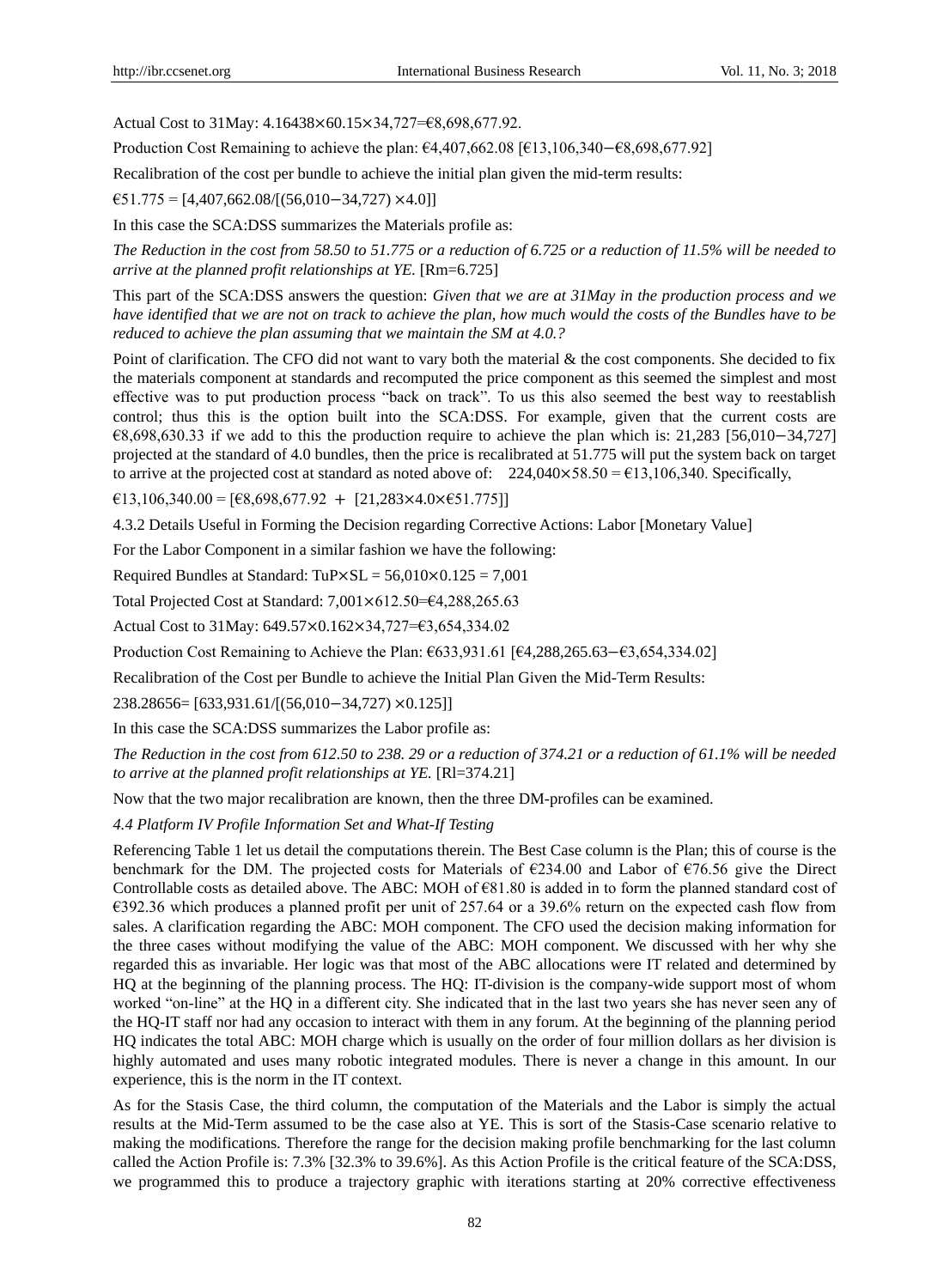ranging to 100% effectiveness as presented in Figure 1. Recall that effectiveness refers to the corrective actions to move the actual result at the Mid-Term to arrive at the Plan at YE. The important implication of this is that the recalibrated amount can be used directly to project the yearly results NOT just the incremental change from the Mid-Term results. The programming of this What-If modification is as follows:

## 4.4.1 For Materials

*In the case of the following scripting IP is the iterated percentage [IP] of the success of the actions taken to reduce the cost. This iterated range of IP is 20% to 100%. In the example following IP is set to 20%.*

Profiled Iterated Cost(IP) =  $[(AM \times ApM \times EUP] + [SM \times (TuP – EUP) \times [SpM – (Rm \times IP)]]/TuP$ .

Profiled Iterated Cost( $20\%$ ) =  $\epsilon$ 242.18 and is presented for illustration in monetary values as follows:

 $[[4.16438\times60.15\times34,727] + [4.0\times(56,010-34,727)\times[58.50-(6.725\times20\%)]/56,010$ 

[8,698,677.92 + [4.0×21,283×[58.50−1.345]]/56,010

 $[8,698,677.92 + [4.0 \times 21,283 \times [57.155]]/56,010]$ 

 $[ [ 8,698,677.92 + [ 4,865,719.53] ]/56,010$ 

*€242.18 as is reported in Table 1.*

In this case of a 20% reduction in the cost of the material Bundle, if the corrective efforts to move from a Bundle cost of 58.50 to 57.155 where 57.155 is computed as:

The total reduction needed as computed by the SCA:DSS is €51.775. This recalibration point of €51.775 can be thought of as:  $[58.50 - 6.725 \times IP]$ . If IP = 20% then we have  $[58.50 - 6.725 \times 20\%]$  or  $[58.50 - 1.345]$ which is  $€57.155$ .

Therefore, the Material cost per unit would be  $\epsilon$ 242.18 assuming that the cost reduction initiatives were 20% successful. Compare this to the best cases of  $\epsilon$ 234.00 or the Stasis case [No Action taken] of  $\epsilon$ 250.49. The same is assumed true for the corrective efforts respecting Labor where a 20% success rate creates an overall Labor cost of €90.78 compared to the Best Case of €76.56 to the Stasis Case of €105.23.

#### 4.4.2 What-If Variable Cases

As noted above, in the adaptive context DM must be cognizant of the temporal trade-off in effecting actions. For this reason, we programmed a What-If platform where DM may enter a corrective action for Materials and a different corrective action for Labor as there may be different adaptive time frames for each. *The CFO considered this functionality to be the key decision making feature of the SCA:DSS.* [Note this is not the same as the iterated graphic as presented in Figure 1 where both components are iterated at the same values.] For example, assume that the DM has planned to take corrective actions which will result in 35% success rate respecting Materials and for Labor 53% these values are entered using the VBA InputBox function. The results is that the percent of profit anticipated after the corrective actions are effected is 37.3% compared to the Planned of 39.6%, Stasis of 32.7% and 20% corrective actions of 36.2%. Additionally the SCA:DSS computes and presents the total profit expected given the corrective actions as: €13,590,204.83. Finally the Shortfall respecting the Standard Plan is competed as: €840,071.54 and the Gain respecting Stasis of: €1,689,076.64

For complexness these computations presented in detail. In the SCA:DSS they are only presented in final values.

Details of the Specific Case What-If Platform [There are slight computational differences between the computations following that are presented in monetary units and those produced by the SCA:DSS as Excel forms computations to 25-Decimal places. We used the monetary values taken from the SCA:DSS]:

Materials Corrective rate of 35%

 $[(4.16438\times60.15\times34,727] + [4.0\times(56,010-34,727)\times(58.50-(6.725\times35\%)]/56,010]$ 

Per Unit Material cost for the Standard of 4 Bundles: €240.64

Labor Corrective Rate 53%

 $[(0.162\times649.57\times34.727] + [0.125\times(56,010-34,727)\times[612.50-(374.21\times53\%)]]/56,010]$ 

Per Unit Labor cost for the Standard of 0.125 Effort: €84.92

Percent Profit after corrective action are realized

 $[650.00 - [240.64 + 84.92 + 81.80]] / 650.00$ 

 $242.64/650.00 = 37.3%$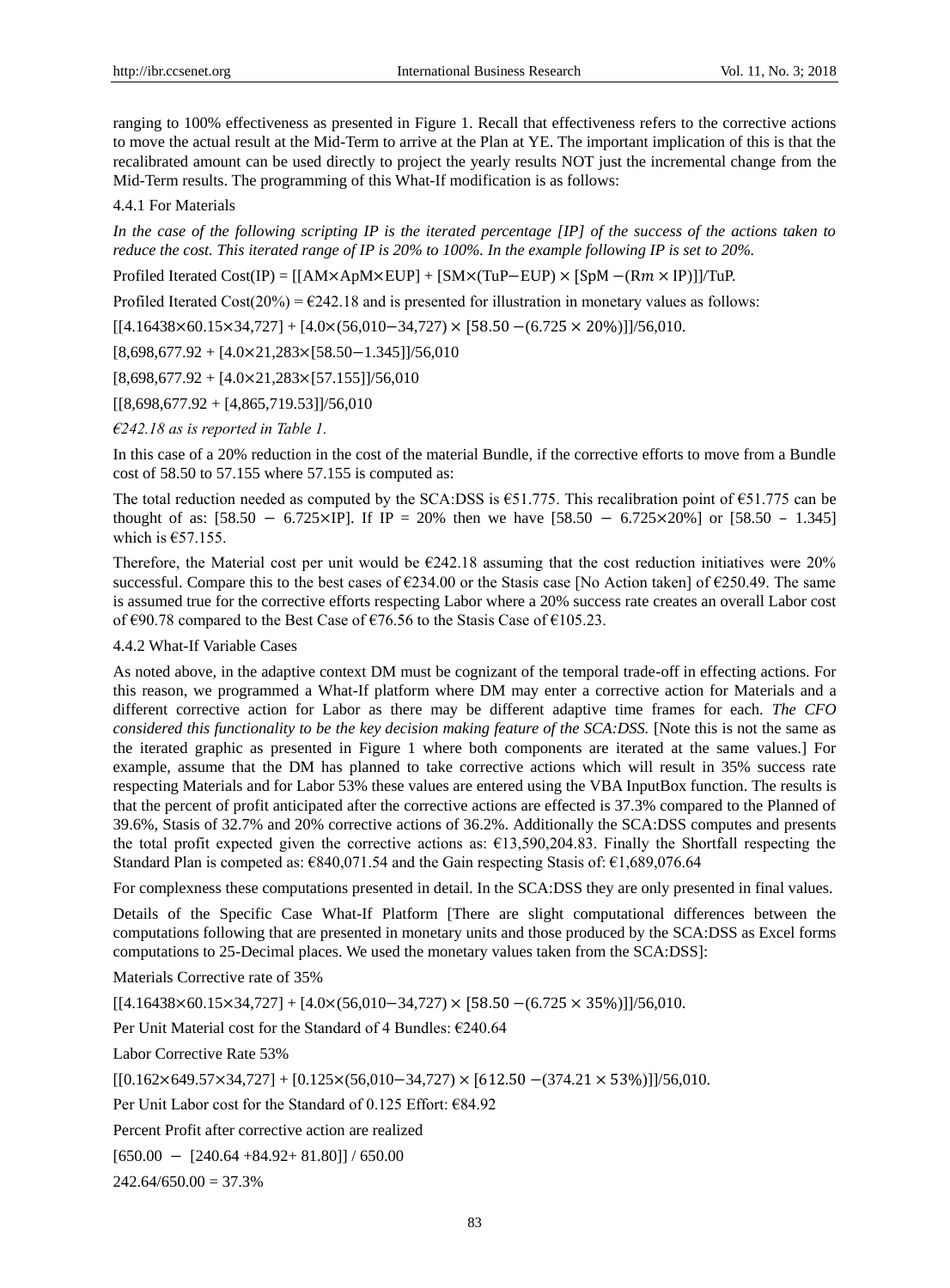Monetary Gain relative to Stasis

 $[242.64 -212.48] \times 56,010 = \text{\textsterling}1,689,076.64$ 

Shortfall Relative to the Standard Plan

 $[257.64 - 242.64] \times 56.010 = \text{\textsterling}840.071.54$ 

Both the specific change platform and the iterated figures may be used to probe the change possibilities considering the various interacting agents in the system's logistic. One may start with the iterated graphic to examine the sensitivity of the configured production space. This will be a major decision aid in deciding the cost of corrective efforts relative to the likely benefits. For example, if the slope of the Graphic of the What-If analysis in Figure 1 is relatively steep for any of the particular incremental changes then this would encourage corrective actions using the Specific What-If platform of the DSS. For example, using the graph as an impetus for taking corrective action, the DM can use the Specific What-If platform to create a graphic where the corrective actions are iterated starting at 20% effective for both to 100% effective. This may be useful in conjunction with the specific changes illustrated above.



Figure 1. The iterated What-If graph 20% to 100% in the case produced by the SCA: DSS

# **5. Summary, Suggestions and Outlook**

## *5.1 Summary*

This consulting engagement produced a SCA:DSS that was developed to meet the needs of the decision-making group; it is true that these needs are idiosyncratic. There were a number of these particular design features and events that we wish to note:

The Actual v. Standard analysis of variance that is the first platform and is the usual fare presented in the Cost Accounting texts [See Datar & Rajan, 2017, Ch7] was rarely, if ever used, by the CFO or those involved in the evaluation for monitoring and control at the divisional level. The sentiment seems to be that the important information was only the differences: [Actual v. Standard] for the Component and the Cost dimensions. The arrangement of these differences by multiplying them by factors so that they reconcile to the overall difference seemed to be an artifact of the analysis and did not add any real information of a decision-making nature. In the adaptive context the component analysis of variance is a standard feature of most costing systems and the one detailed by Horngren. However, in this study context such a standard unraveling of the overall variances was not deemed useful in effecting adaptive dynamic holistic change for this MNC.

The divisional decision-makers thought that any allocated costs, including those that were ABC allocations, were nuisance factors of headquarters and were of no practical concern to the divisional decision makers. This violates most of the 14 Points offered by Deming and was a major impediment to effective corrective actions.

Allocations of MOH were characterized by the CFO as "An Indication of how much effort one puts into the negotiation of these arbitrary allocations with the DMs at HO." Further, she suggested that "the more profitable divisions subsidized the allocations for "favorite" divisions or "start-ups" or division with "new products".

The What-If analysis, both the Graphical and the Specific components of the SCA:DSS, were considered the key features and are consistent with the issues raised by Deming and his elaborators as noted above relative to effecting actions in a reasonable proximal timeframe.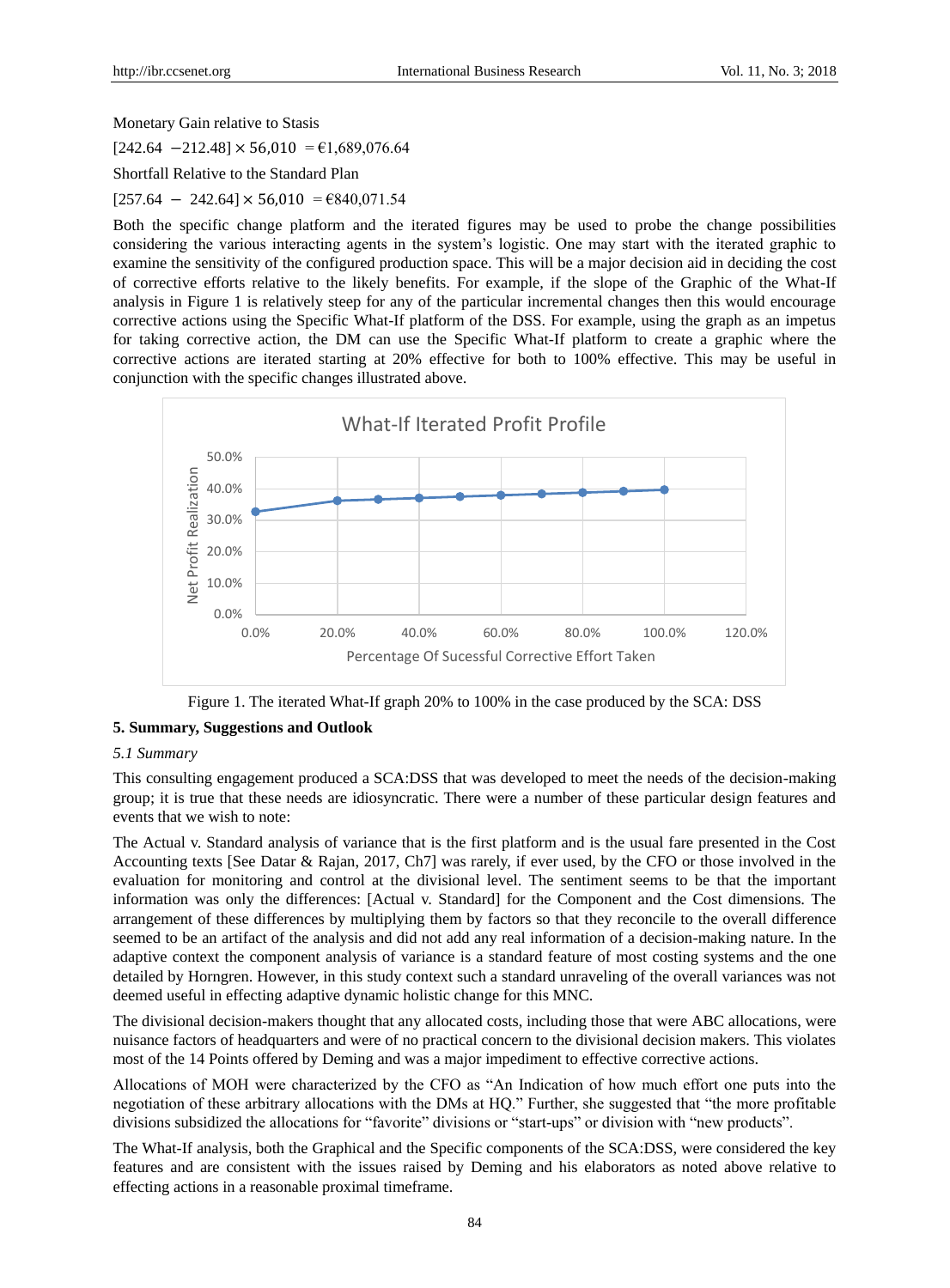Corrective actions were almost exclusively formed around the value of the recalibrated planned profit per unit differential between the Stasis case and the 20% effect case.

Rarely was the target more than a 20% effort. The CFO mentioned many times that the time frame for a 20% effort was reasonable. She thought that 100% success was not attainable in a timeframe that was practical.

There was never structured follow-up at year-end at the divisional level or at HQ as to the effectiveness of the corrective actions actually taken and their effect—that is to say a Post-Audit of the actions taken The success measure therefore was never the actual monetary effect but rather seemed to be *simply the intention to try to effect a change and the various actions taken and not their actual effect on the monetary values*. This seems to be a failure of the Headquarters to create the *tone-at-the-top* that encourages or perhaps requires a learning loop in the system. This failure is a marked impediment to creating a holistic context.

There was never any discussion of modification of the Factored Market price in conjunction with the Cost Modifications as a way to achieve the Plan. This was interesting and curious as the Market Price was set for the first two quarters and sometimes was modified due to economic climate & outlook charges.

We re-connected with this MNC three years after this engagement. The CFO had moved on to another MNC. The SCA:DSS was no longer used in the division by the current CFO.

#### *5.2 Suggestions Given this Debrief We Offer*

Addressing the Deming Issues This debrief details the plethora of failures to realize a holistic context for this MNC. One possible issue was that there were many bonus arrangements over the MNC. Various worker groups had negotiated union contracts that had different bonus protocols that in total seemed to create dysfunctions in motivating a common vision of cooperation and the systemic trade-offs needed to realize an overall goal. Additionally, the salaried individuals [basically the management of the various Divisions and HQs] had different contract-bonus arrangements that were not public information so we could not read these contracts. Perhaps there needs to be "unified" monetary rewards over all the wage and salary groups that encourage all the agents in the MNC to act in the overall monetary best interest so that everyone is better off relative to what they would have been if they had sub-optimized their individual monetary reward functions. This is certainly a daunting requirement. However, unless specific software or shareware, such as the SCA:DSS, is a formal and required part of the divisional evaluation process and also impacts at least the decision makers at the HQ division there is no reason to expect that such software will find its way into the decision-making system of the firm.

It is to be expected that the DSS need to be developed to meet the needs of the users. In this regard, we held a number of developmental sessions that almost exclusive benefited from creative developmental suggestions.

Over time there will be new members of the divisional team. Their developmental suggestions should also be solicited in regularly scheduled re-deployment and feedback workshops.

One issues that was raised by this consulting engagement that was not addressed *was the time frame for corrective action*. While it was true that the CFO's selection of the end of the second quarter of the year seems like a reasonable choice, the actionable information, even though available as soon as the SCA:DSS was parameterized, will require time to effect changes in the costs. The time to actually effect cost modifications is very likely to extend well into the next quarter. In this regard, it would be an excellent idea to re-visit the re-calibration when the actual cost modifications were to be known. This fits well with the experience of Toyota as documented in the excellent case study by Parnaby & Towill (2009) where they note:

*Those who follow gurudom and subsequently believe that instantaneous across-the-board success is achieved by TPS orientated change management programmes are due for a rude awakening (Schonberger, 2007). For example, it is claimed that realistically Toyota took some 20 years to fully develop and implement just-in-time production. Even when armed with specialist TPS fore knowledge it is still a lengthy procedure, which Ohno (1988) suggested may well be a ten year hard slog to play catch-up. Consequently, any hoped for "quick hits" can usually only be achieved against the right organisational-, motivational- ,and knowledge-based background.*

This reinforces the importance of the holistic commitment—to wit: unless the whole enterprise is supportive of the action logistic and the required time frame for effective execution there will be Deming issues and failures created in realizing the corrective actions needed to re-take control. The developments of holistic integrated monitoring for corrective actions of the mid-1990s are well detailed by Gadd (1995).

For us, this was an academic consultation. This means effectively that there was no cost outlay by the MNC or Division for the development of the DSS. Interestingly, this seemed to create a "lack of real commitment" at the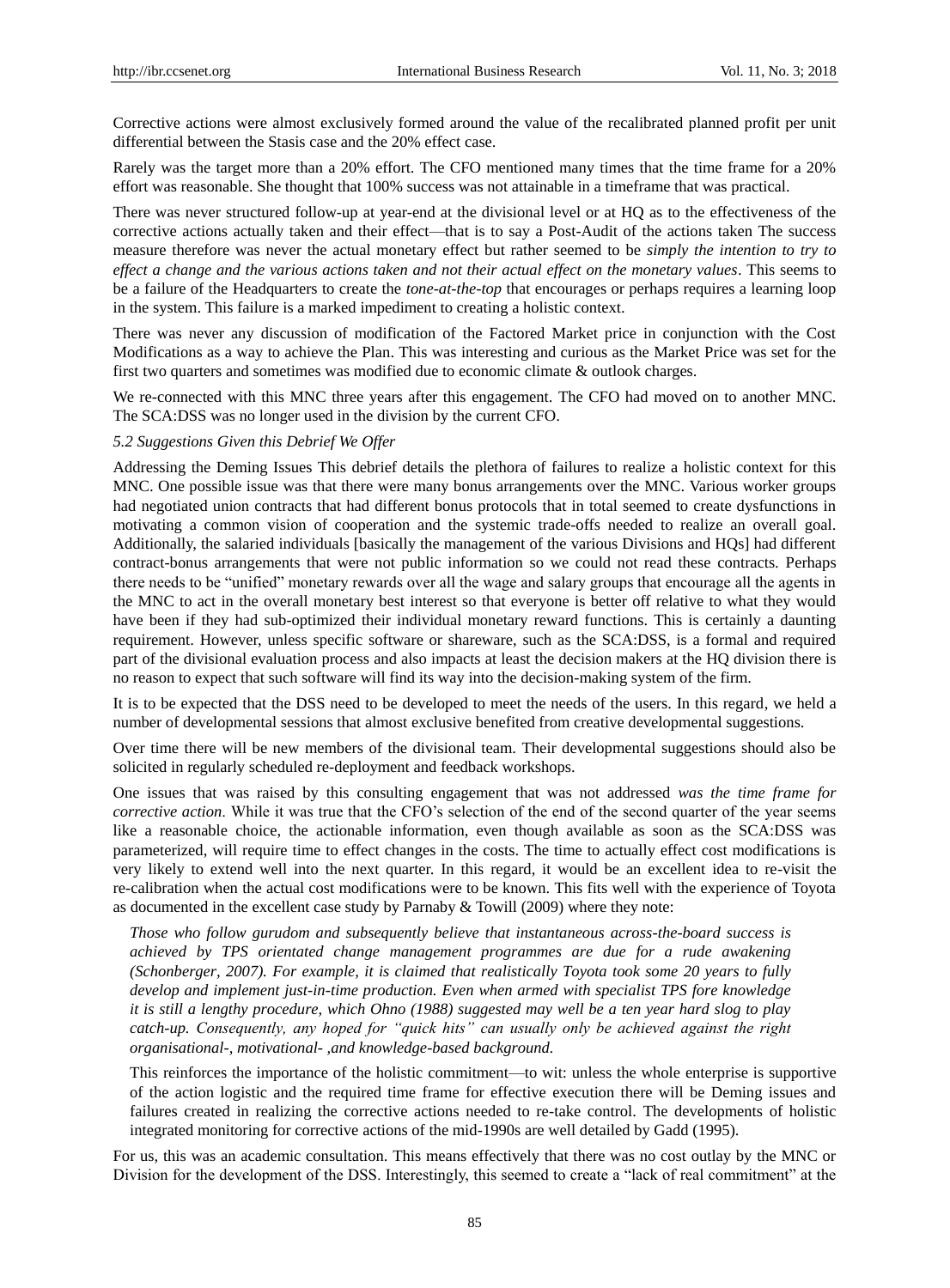firm level. Perhaps there was the belief that *as there was no cost there was no value!!!* That is to say that we were doing this "only" for our academic benefit. Perhaps, all consultations should require some monetary cost on the part of the organization to engender commitment.

The SCA: DSS that we developed mirrored the needs of the individuals in this particular division. Therefore, effectively the SCA: DSS is useful as an illustration of the possibility of corrective action in their production stream and the debrief information-set acts as issues that may constrain the effective utilization such an adaptive modeling system. We suggest that Cost Accounting courses could benefit from demonstrating Corrective Action Profiling and What-If Re-calibrations as they may impact the holistic organizational context. These paradigms, we offer, should be the design feature for publishing organizations as Pearson[https://www.pearson.com/us/], Wiley[https://www.wiley.com/en-us] & McGraw-Hill[https://www.mheducation.com/] to mention a few. If these major publishing organizations move to encourage authors to treat these paradigms authors may follow suite. The SCA: DSS would be ideal for this purpose and could integrate very seamlessly with themes that offer these adaptive and holistic features as text illustrations. For example, we used a version of the SCA:DSS in the Cost section of the course that we taught. The students, most of whom were addicted to video games, seemed to be drawn to use the SCA: DSS and some actually re-programmed some sections. In summary, while most of the texts speak to the need to holistic imperatives, rarely are details of the practical aspects used to illustrate how to effect such system's synergy in adaptive costing. It is encouraging, indeed, that academic presentations of these paradigms are now beginning to find currency in the literature as the Venzor & Ivanov (2017) work illustrates. To be clear: there needs to more integration between Theory and the Practical Context where one should expect to see Theory IN Application and this needs to be presented in the text presentations.

As for adopting the SCA: DSS in an actual production facility: One could start with the SCA: DSS platform and in focus groups and developmental workshops re-tool the SCA:DSS to fit the particularities of the firm. We suggested this to the CFO who replaced the CFO that was our point-person for the academic consultation. There was no follow-up on these ideas.

## *5.3 Outlook*

We believe that there are two critical aspects of any SCA:DSS: (i) There MUST be feedback well in advance of the end of the year and, (ii) adaptive corrective actions should be required and evaluated in the holistic context discussed by Deming and offered as a pre-condition to effective corrective actions. The SCA: DSS is the first stage in the process of change as it marks variance form the plan. However, as we have seen in the debrief and suggestions there is a need for commitment at all levels before the SCA: DSS can achieve it potential.

We offer the SCA: DSS as a flexible DSS that is easily modified to meet the needs of users as a free download without restrictions on its use. Also, we are happy to discuss any and all implementation issues either in the development as an integrated module for a Cost Accounting course or as a developmental platform for a production facility, or as a useful tool in the panoply of the CPA as a consultant. In this regard, Babicky (1996) notes:

*The CPA can play an important role in the benchmarking for the organization. Benchmarking is the process of determining critical success factors and making comparisons to the best in the class. Finding the appropriate benchmark candidates and developing the in-house data for comparative purposes is an important undertaking.* 

Finally, there needs to be more attention paid to adaptive holistic controls in costing systems. We hope that publishers and authors move with dispatch in this direction by providing practical illustration to motivate these critical paradigms as part of the delivery to the next generation of the managers—our students.

# **Acknowledgments**

Thanks and appreciation are due to: Dr. H. Wright, Boston University: Department of Mathematics and Statistics, the participants at the SBE Research Workshop at SUNY: Plattsburgh [In particular: Professor Dhimitri Qirjo of the Economics' Group], Mr. Manuel Bern, Chief of Internal Audit: TUI International, GmbH, Hannover, Germany, and the reviewers of the International Business Research journal for their careful reading, detailed comments, and suggestions.

# **References**

Ackoff, R. (1967). Management misinformation systems. *Management Science*, *14*, B147-B156. https://doi.org/10.1287/mnsc.14.4.B147

Babicky, J. (1996). TQM and the role of CPAs in industry. *The CPA Journal*, *66*, 69.